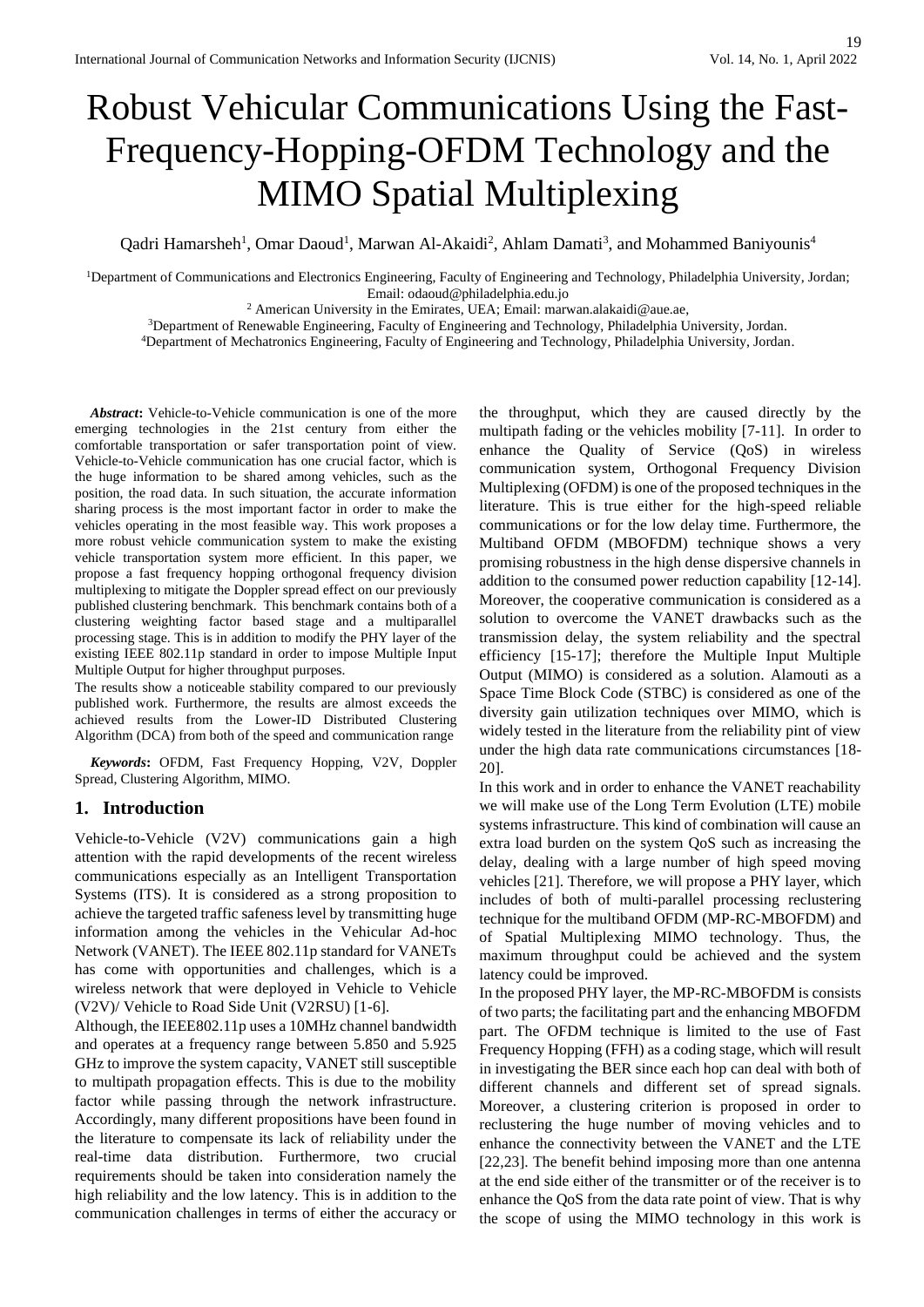limited to use the Spatial Multiplexing form of MIMO. In this form, the data rate is increased proportional to the respect of transmit antenna ports [24].

The rest of this paper is organized as follows. Section II details the VANET communications including the V2V based LTE infrastructure and the communications through MIMO systems. The proposed V2V under LTE scenario is presented in section III. Section IV presents the experimental results, analysis and discussion. Finally, the conclusion is drawn in section V.

## **2. VANET communications**

### **2.1 V2V communications based on LTE infrastructure**

Figure 1 depicts the vehicles under the clustering topologies communicating to each other making use of the LTE wireless systems infrastructure. Each cluster contains on cluster head and the other vehicles under the control of this cluster head, which they communicate with each other using the IEEE802.11p protocol by a specific neighbor table. In this clustering topology N independent moving vehicles are considered, with different directions and speeds, which they will be grouped into cluster under the responsibility of the cluster Head.<br>Cluster's Head (IEEE 802.11p main Transceivers)



**Figure 1.** VANET communications under the LTE infrastructure.

As found in [21], dealing with huge number of moving nodes under the LTE infrastructure could cause of delay penalty that will affect the system latency. This opens a room of improvement and to propose an adaptive clustering method based on an adaptive weighting factor. Furthermore, a multisignal processing is considered as a combination between the MIMO and OFDM techniques to making use of the spatial multiplexing advantages, which will enhance both of the system reliability and the spectral efficiency.

Different clustering were found in the literature and used for enhancing the VANET QoS from different point of views including the link stability, the cost factor and the link quality. The authors in [14] proposed the lowest ID clustering algorithm, where they used the term ID (weighting term) that considered as a crucial term to identify the cluster head. The Mobility Based Metrics for Clustering (MOBIC) clustering method is used to regroup the moving vehicles based on the mobility different variables, which is attained under the cost of the resources efficiency [25]. The distributed and mobility adaptive (DMAC) clustering protocol is another work that regroup the vehicles. It combats the burden load in the

communication link. However it is attained under the cost of the communication stability [26].

The literature work opens a new research scope. The proposed PHY layer should contains advantages over the work in the literature and enhances the V2V challenges, opportunities and the applicability that were summarized in some research works such as [2, 27,28]. Therefore, this work will present a FFHOFDM pre-coder for the multi-signal processing stage as depicted in Figure 2, as well as to a spatial multiplexing stage at the end of the transceivers ports by using the MIMO technology. Thus, the low complexity overhead and the stability factors could be investigated under this proposition. Figure 2 depicts the block diagram of the proposed PHY, where it shows the multi-signal processing among the clusters' Heads through the LTE infrastructure. Furthermore, the communications among the moving vehicles and their cluster's Head are done through the MIMO technique.



**Figure 2**. The block diagram of the clusters' heads communications under the multi-signal communications.

According to IEEE802.11p, the first phase of the PHY layer is the interleaver and the coder where the fed data from the MAC layer into the PHY layer is interleaved and encoded by one of different coding rates. In our case it is limited to the coding rate of 2/3 convolutional encoding. After that, the encoded data will fed into the modulation phase, which is limited to the use of two modulation techniques namely; QPSK, and 16-APSK. Then into the OFDM forming phase with a guard interval by making use of N point inverse fast Fourier transform (IFFT). After producing the OFDM signal, it will be transmitted through different antennas at the transmitter side. Furthermore, the whole procedure is reversed at the receiver side to get the bits data. Due to that the communications link performance is affected severely by the radio channel properties; the next subsection will discussed the communications through MIMO channel.

#### **2.2 Communications through MIMO Channel**

The communications framework among the moving vehicles and the cluster's head in each cluster is based MIMO communications, which is licensed by the Federal Communications Commission (FCC) in the 5.9 GHz band with a spectrum of 75 MHz under the protocol of Dedicated Short Range Communication (DSRC) [29]. As mentioned earlier, each vehicle adopts OFDM transceiver, which is compatible with the DSRC protocol. Under the V2V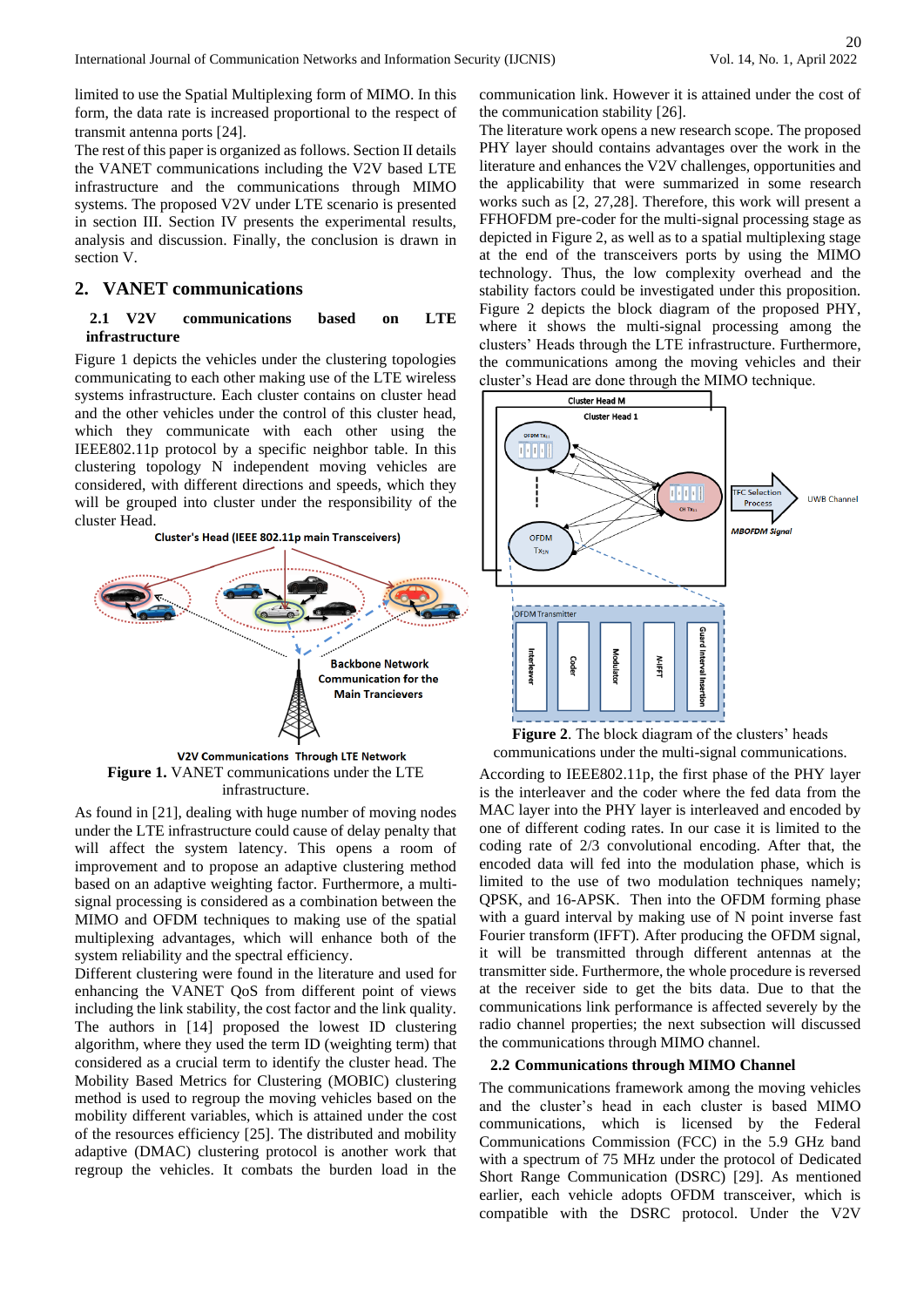International Journal of Communication Networks and Information Security (IJCNIS) Vol. 14, No. 1, April 2022

communication scenario, multipath propagation is characterizing the link among the moving vehicles, which affect the link performance because of observing huge number of object in the city area. Therefore, the transmitted signals will be distorted due to different multipath phenomena such as the reflection, diffraction, scattering and shadowing. Thus and in order to make use of the multipath scenario, the spatial multiplexing MIMO technique is proposed. The advantage behind this proposition is to enhance the QoS from the data rate point of view, which is proportional to the number of the transmit antenna and the utilized bandwidth [19,25]. Let m is the number of antennas at the transmitter end and n represents the number of the antennas at the receiver end, and then the communication link is represented as:

$$
[y]_{n\times 1} = \begin{bmatrix} h_{11} & \cdots & h_{1m} \\ \vdots & \ddots & \vdots \\ h_{n1} & \cdots & h_{nm} \end{bmatrix} \times [x]_{m\times 1} + [n]_{n\times 1} \tag{1}
$$

Where in (1),  $[h]_{n \times m}$  represent the channel response in a matrix dimension of  $n \times m$ ; *m* transmit paths which are received from *n* received paths as described in Fig. 3.  $[y]_{n \times 1}$ Represents the received data vector, while the  $[x]_{m \times 1}$  is the transmitted data vector and the  $[n]_{n\times 1}$  is the added noise vector because of the channel phenomena. Therefore and extra phase will be added at the beginning of the receiver that contain a method of regeneration to remove the effect of the channel before processing the received signals [30]. In this work the scope is limited to use either  $2 \times 2$  or  $4 \times 4$  MIMO configuration, in addition to use the Zero Forcing (ZF) and the Minimum Mean Squared Error (MMSE) methods at the receiver side.



**Figure 3**. n×m MIMO channel response matrix scenario,  $[h]_{(n\times m)}$ .

# **3. Proposed V2V under LTE scenario**

This section is divided into three parts. The first part will depict the stages of our proposed the FFH-OFDM work inside the cluster as a processing stage in the V2V PHY layer. The second part will describe the multi-signal processing of the transmitted signal through the n×m MIMO channel. The third part will deal with the proposed reclustering procedure, which is based on the adaptive weighting reclustering factor.

#### **3.1 The MIMO-FFH-OFDM Stage**

As a processed data in the PHY layer, the FFH precoder is used reduce the channel effect in order to enhance the system QoS from the BER point of view. The OFDM processing stage is easily done by imposing the N points inverse FFT (IFFT) stage which is represented in the matrix format as  $e^{(j(2\pi i k/N))}$ during the transmission stage [32]. Then the transmitted matrix format of the OFDM symbol could be formatted for the transmitted data d, as:

$$
\mathbf{S}(n) = \frac{1}{\sqrt{N}} \sum_{i=0}^{N-1} d(i) e^{j(\frac{2\pi in}{N})}, 0 \le i, n \le (N-1)
$$
 (2)

The OFDM symbol matrix format is modified by imposing the hopping criterion as found in [31]:

$$
\mathbf{S}_{\text{FFH}}(n) = \frac{1}{\sqrt{N}} \sum_{i=0}^{N-1} d(k) e^{j(\frac{2\pi n C_{n,i}}{N})}, 0 \le i, n \le (N-1) \tag{3}
$$

In (3), the hopping criterion is limited to the fixed cyclic criterion to control the design complexity issues and then the  $N \times N$   $C_{n,i}$  matrix is defined as in (4). Accordingly, a shuffled representation of the IFFT is attained.

$$
C_{n,i} = \begin{bmatrix} 1 & 0 & \dots & 0 \\ & e^{j\frac{2\pi}{N}} & & \vdots \\ & \ddots & & 0 \\ 0 & \dots & 0 & e^{j\frac{2\pi(N-1)}{N}} \end{bmatrix}, 0 \le i, n \le (N-1) \quad (4)
$$

As well the OFDM transmitter is modified accordingly to have the hopping criterion  $C_{n,i}$  as shown in Figure 4.

**OFDM Transmitter** 



**Figure 4**. The modified PHY layer of the FFH-OFDM.

Moreover and after the FFH-OFDM stage, a MIMO transmitter is added to fit the MIMO channel that is used and described earlier as in Figure 3 as an n×m channel response matrix scenario,  $[h]_{n \times m}$ . At the receiver side a reception block is added before the OFDM receiver to choose the best received signals after the MIMO channel; either ZF stage or an MMSE stage. Furthermore and to check the performance of the proposed MIMO work, a benchmark were proposed and simulated by MATLAB to contain a normal 1×1 communication configuration with a ZF equalization stage at the receiver. In this part, the throughput is the main performance measure that is used to check our proposition. The used transfer time is 0.5 ms for the throughput calculations for each frame.

#### **3.2 The Multi-Signal Processing Stage**

The novelty behind using this stage is to deal with the communications' links among the clusters' heads at the same time in parallel as depicted in Fig.1. In this stage, we are dealing with enhancing the QoS from reducing the transmitted power point of view. Thus, at the end of this stage, a new version of the transmitted OFDM signal will be generated efficiently. This step will enhance the data rate and the speed of communications. This stage will be processed by making use of different Daubechies wavelets types and at different levels. The steps of this algorithm are described as follows:

1- The data acquisition step: it is considered as the preprocessing stage. It deals with formatting the OFDM signals from different cluster head for a maximum of 512 OFDM signals, which they are fed into Daubechies wavelet block with different types and different processing levels. In this stage we used 14 different Daubechies wavelet functions ('db1';'db2';'db3';'db4';'db5';'db7';'db10';'db13';'db20';'db 25';'db30';'db35';'db40';'db45') and 8 different decomposition levels.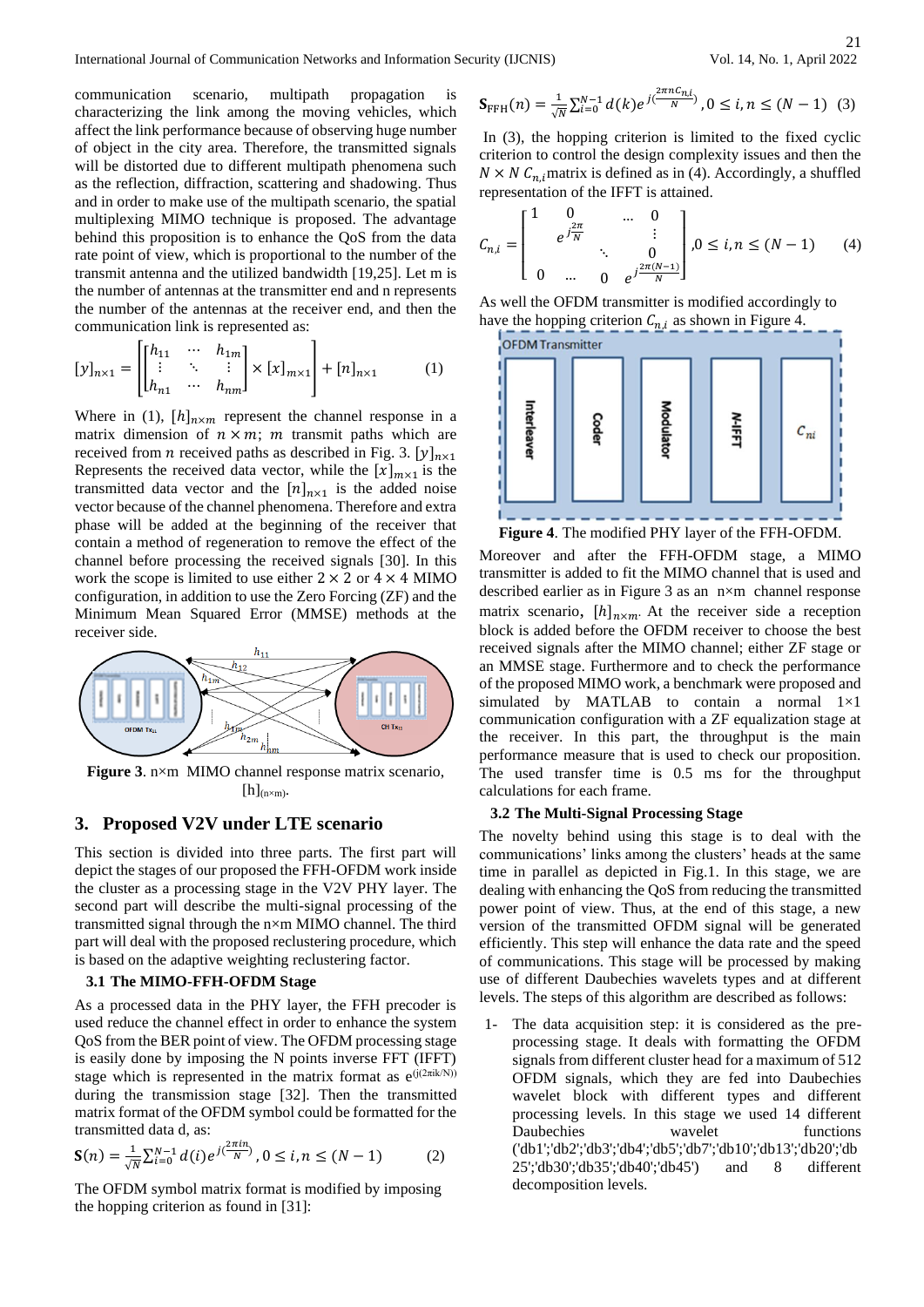- The 1-D Wavelet Decomposition step: In this step wavelet coefficients were computed for all OFDM signals that come from the cluster head for different wavelet types and processing levels.
- New OFDM signal generation step: This step deals with computing the OFDM signal energy percentage and distribution for both of the approximation and details wavelet components. Storing the most important wavelet components (coefficients) that reserve a high and acceptable percent of signal energy for each OFDM signal separately and adaptively using Zero Embedded Criterion for non-effective coefficients. Then a new OFDM signals are reconstructed using all combinations based on the new wavelet decomposition structure.

The performance of this processing stage is checked based on different performance evaluation methods. This is in order to check the performance of the new generated version of the OFDM signals. These methods are as follows:

- 1- Ratio Value, Ratio%, is the percent of number of zeros coefficients (Zeros) form to the total number of coefficients (Coeff).
- 2- Sum of the absolute differences (SoDif).
- 3- Maximum absolute value of the samples' differences, reconstructed signals are taken direct from the reconstructed structure (MxAbs1).
- 4- Maximum absolute value of the samples' differences, reconstructed signals are taken direct from the reconstructed each signal separately (MxAbs2).
- 5- Correlation matrix and highlight the correlation value between signals (Corr\_P).
- 6- Mean-Squared Error (MSE).
- 7- Signal-to-Noise Ratio (SNR db).
- 8- Peak Signal-to-Noise Ratio (PSNR db).
- 9- Relative Error (Norm).

According to performance evaluation methods, Table 1 depicts the result of the best replacement of the original OFDM signals for the first 10 signals based on the PSNR criterion.

**Table 1.** New OFDM signals generation based on the PSNR criterion

| Signals<br>number | The PSNR value | <b>The</b><br>Decomposition<br>Level | The<br>Wavelet<br>function<br>Type |
|-------------------|----------------|--------------------------------------|------------------------------------|
| $\mathbf{1}$      | 18.841         | 7                                    | db45                               |
| 2                 | 21.475         | 6                                    | db40                               |
| 3                 | 18.406         | 5                                    | db35                               |
| 4                 | 20.402         |                                      | db13                               |
| 5                 | 18.792         | 7                                    | db35                               |
| 6                 | 20.957         | 7                                    | db30                               |
|                   | 20.608         | 2                                    | db25                               |
| 8                 | 18.685         | 8                                    | db10                               |
| 9                 | 18.780         | 5                                    | db06                               |
| 10                | 23.046         |                                      | db35                               |

From the depicted results in Table 1, as an example the new generated OFDM signal for the original signal number 1 is generated by db45 at the 7th decomposition level since it PSNR value is 18.841 and was the lowest value among the used wavelet functions from the decomposition levels 1 to 7.

Furthermore, another performance criterion is based on the Complementary Cumulative Distribution Function (CCDF) that checks the Peak-to-Average Power Ratio (PAPR). In this performance criterion, we will check the enhancement based on reducing the PAPR of the new generated signal. In this step, the original and the new generated OFDM signals were normalized before PAPR calculating and then adaptively thresholded as in (5) to get new OFDM signals, the thresholding formula used in this case is the following:

$$
T_N = M_N + A_P * S_N \tag{5}
$$

Where  $T_N$  is threshold value calculated adaptively, M<sub>N</sub> is the mean value of the normalized OFDM signal,  $A<sub>P</sub>$  is the adaptive parameter (  $1 < A<sub>p</sub> \le 3$ ) and S\_N is the standard deviation of the normalized OFDM signal. The CCDF measurements of the multi OFDM signals is used to measure the probability of an OFDM signal's instantaneous power being greater than a given level over its average power.



**Figure 5**. The CCDF measurements as a distinguishing criterion.

Figure 5 depicts a sample of using the CCDF factor to check the performance of our proposed work. It is clearly depicted in the drawn results that the reconstructed OFDM signal has better PAPR than the conventional one. At a PAPR threshold of 10-1, the SNR has been reduced from 8.5 dB ab to almost 6 dB. The used three methods that were used in the reconstruction process have almost the same results between 6dB and 6.3dB SNR range.

#### **3.3 Adaptive Weighting Reclustering Stage**

This stage is previously published in [31]. It will be used as a benchmark of checking the enhancement rate of our proposed work based on MIMO-FFT-OFDM. In [32], some optimization factors were checked such as the clustering stability, the cost of re-clustering, and the ripple effect. This work was based on proposing a clustering weighting factor (CWF) that was used to assign the clusters' Heads as shown in (6).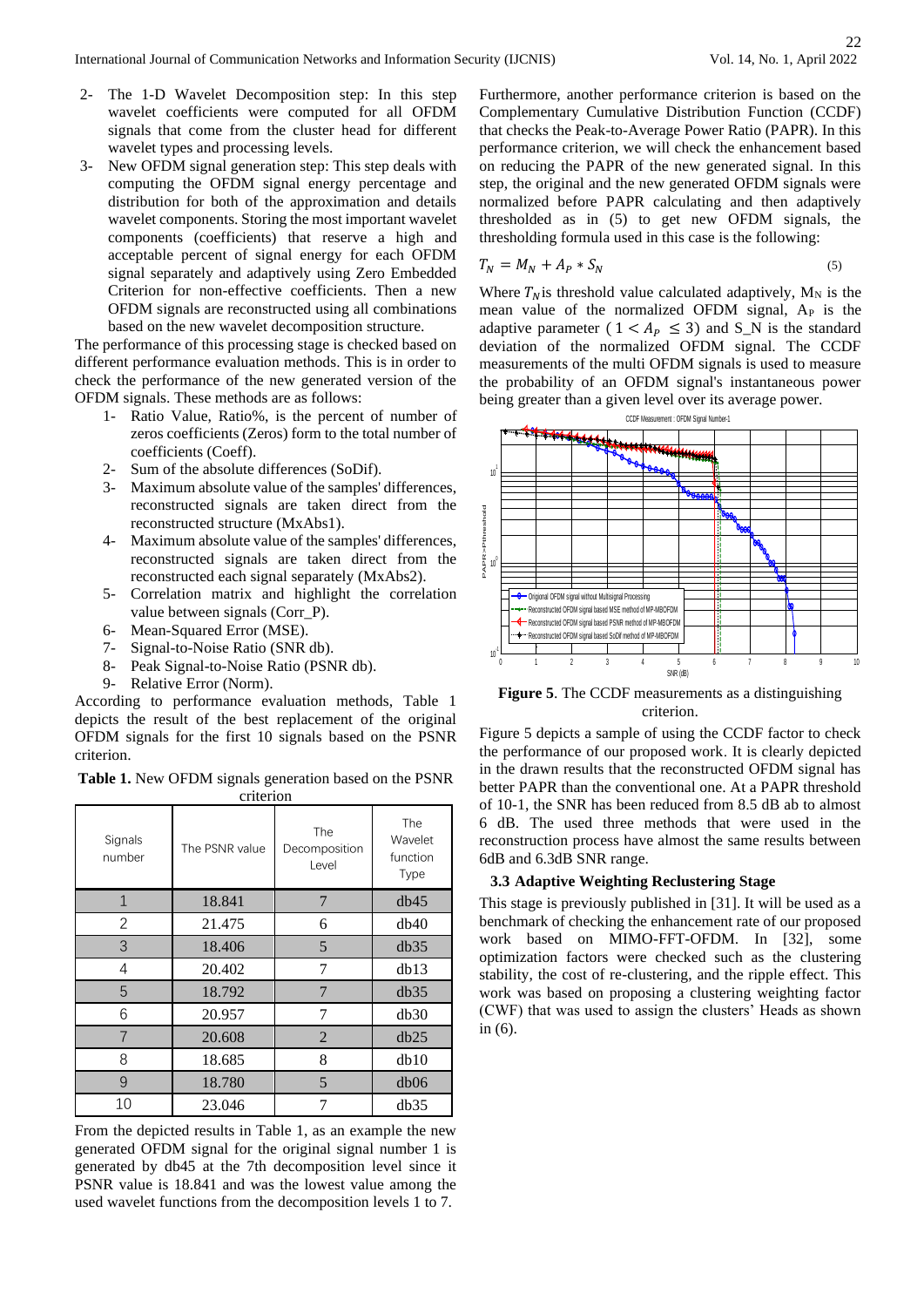(6)

$$
CWF_i
$$
  
=
$$
\frac{\sum_{j=1}^{J} \left( \delta_1 \left( \frac{R_{max} - \sqrt{(x_i - x_j)^2 + (y_i - y_j)^2}}{R_{max}} \right) \right)}{\sum_{j} \left( \frac{\min (v_i - v_j)}{R_{max} (v_i - v_j)} \right)}
$$
 0.W.



**Figure 6**. The flowchart of the adaptive reclustering algorithm and choosing the cluster Head.

In (2), J is the total number of moving vehicles around the vehicle, R is the maximum acceptable communications range between the moving vehicles in order to re-clustering them. x stands for the actual position, where v is the vehicle velocity and  $\delta$  stands for an adaptive factor that differs from scenario to another based on different number of lanes, the type of the city and the condense of moving vehicle.  $\theta$  is the angle between the moving vehicles to limit the work to reclustering the moving vehicles just on the same direction. The whole process is summarized in Figure 6.

# **4. Experimental Results, Analysis and Discussion**

The environment is simulated according the following specifications:

- The OFDM signal is characterized as:
	- 52 subcarriers (48 data subcarriers, 4 Pilot subcarriers)
	- 8 µsec symbol interval with (1/8 Guard Interval)
	- 10 MHz channel bandwidth with 156.25 kHz subcarriers frequency spacing.
	- 80 OFDM symbol per frame
	- 2/3 convolutional encoder
	- QPSK, 16-APSK modulation techniques
	- The MIMO channels is characterized as:
- $2\times 2,4\times 4$  Antennas
- ZF and MMSE equalizers at 30Hz and 300Hz Doppler shifts.
- Rayleigh fading channel
- The VANET characterization
	- Node speed 70-100km/h,
	- Two lanes cross road,
	- Vehicle's transmission range is up to 300m,
	- Number of trials are 100,
	- Time of changing the head equals 2s,

The systems performance has been checked from both of the BER and the throughput point of view as found in Figure 7 and Figure 8 respectively.

As a result from the achieved results from Figure 7, a conclusion is drawn an inverse relationship between the BER and the number of the Antennas. Furthermore, at low SNR values the effect of the Doppler at 30Hz is almost similar to the one of the 300Hz. However, the performance is enhanced somehow at the 30Hz when increasing the SNR.

From the depicted throughput results from Figure 8, our proposition outperforms the conventional work that has been published in [32]. Moreover, it is clearly that increasing the number of Antennas enhances the system QoS from the throughput point of view especially with increasing the SNR. This is in addition to the effect of the Doppler shift, which is worse at 300Hz than at 30Hz shifts.



**Figure 7**. Systems Performance based on the BER.

In order to check the VANET reclustering performance, the clusters' Heads life time results have been depicted in Figure 9 based on two terms; the maximum speed and the maximum transmission range. From the depicted results, it is clearly that the use of MIMO system based on FFH enhances the previously achieved results in [32] that have been achieved using 1X1antenna system. Using MIMO system increases the CH life time from almost 10s into around 80s with respect to the maximum vehicle speed between 80km/hr to 100km/hr. Also a conclusion is drawn based on the relation between the number of antennas and the stability; a direct proportional relationship between them is found. Furthermore, when the Doppler shift increases from 30Hz to 300Hz, the life time has been reduced within a range of 4s. This is in addition to the use of MMSE gives almost better results than the use of ZF.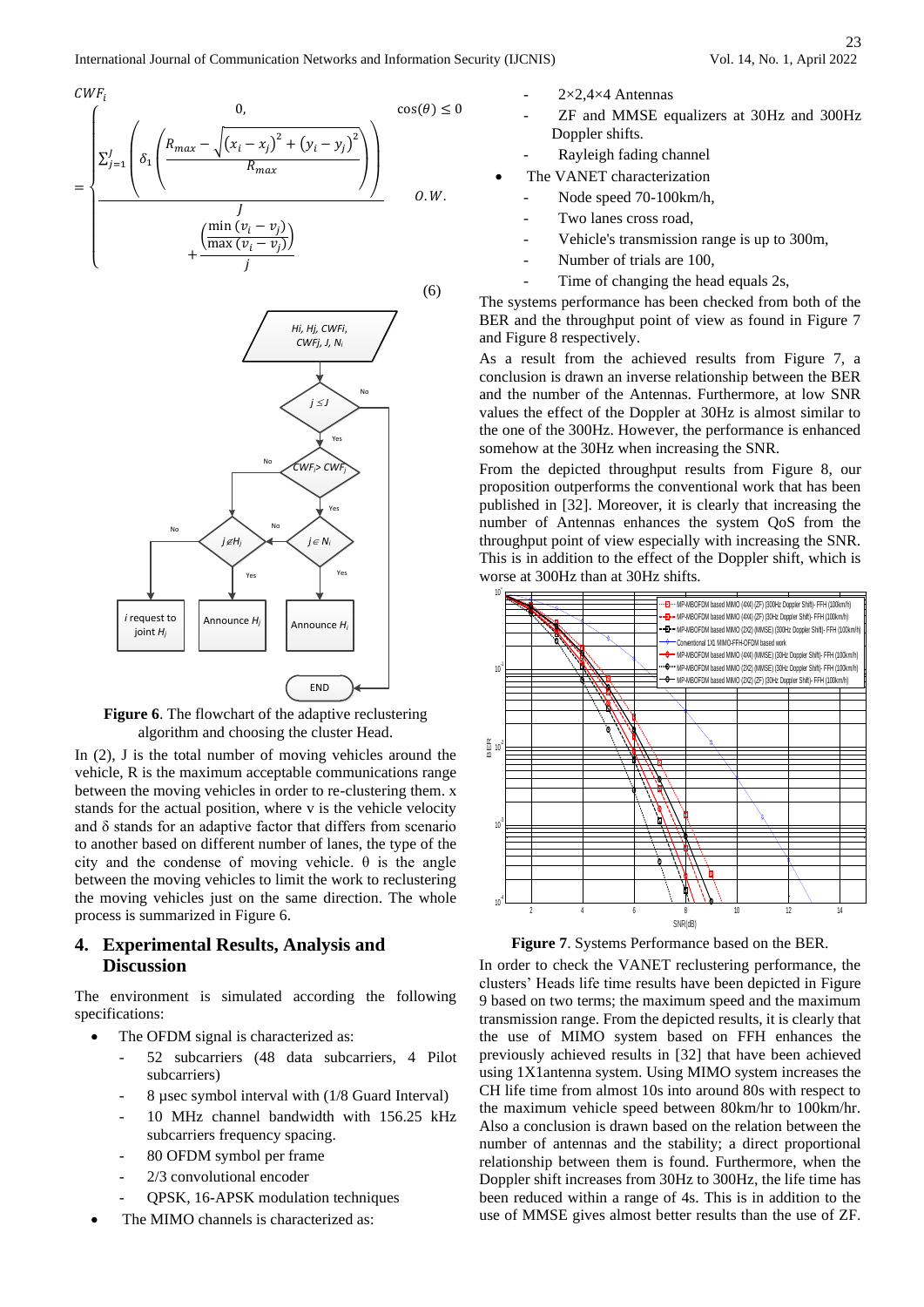A similar conclusion has been found between the relationship between the life time and the maximum communications range. The CH life time has been improved from 22s to around 45s when using MIMO antennas based systems. Furthermore, conclusion from our work in [32] can be drawn as a downward trend for the cluster head life time with increasing either the moving nodes speed or the moving nodes transmission range. The results in Fig. 9 shows that the use of the MIMO systems combined to FFH-OFDM enhances the previously published work based on MP-MBOFDM benchmark performance in [32]. This is true, either from the maximum speed point of view or from the vehicle transmission range.



**Figure 8**. Systems Performance based on the Throughput





transmission are derived in [32]. The archived results in this figure prove the BER results in Fig. 7, where the BER for 4X4 antennas is worse than the one for the 2X2 antennas. Here, the quality of the received streams using 2X2 antennas through the LTE infrastructure also is better. However, the number of vehicles has an inverse relationship with the quality as draw from the results, where the results of 5 cars are better than the one of 40 cars. Also the as we achieved from the previous results in Figures 7, 8 and 9, the use of the MMSE gives better results than the ZF. This is true as well for the relation between the Doppler shift and the results; the one of the 30Hz is better than the ones for the 300Hz.



**Figure 10**. The Quality metric with respect to the number of Vehicles

# **5. Conclusions**

The existing VANET technologies can transfer information between vehicles with good reliability, however they lack in having a high data rate communication. Therefore, this work proposes a combinations between the benefits of Spatial multiplexing MIMO and an enhancement over our previously OFDM work. In this paper, the performance of V2V communications-based LTE system has been investigated based on imposing the two different approaches: FFHOFDM and MIMO technology. The proposition has been investigated based on our previously published clustering architecture combined to the multi-signal processing.

From the depicted results, four different parameters were investigated in order to check our proposition, namely BER, throughput, the CH lifetime and stability, and the link quality. We have proposes two sizes of MIMO systems; 2X2 and 4X4, in addition to two types of equalizations; MMSE and ZF. In addition, two Doppler shifts values have been taken into consideration 30Hz and 300Hz.

From the achieved results, the 4X4 MMSE spatial multiplexing work gives the best performance enhancement. This is attained based on different parameter's namely the power reduction, the link quality and the high data rate.